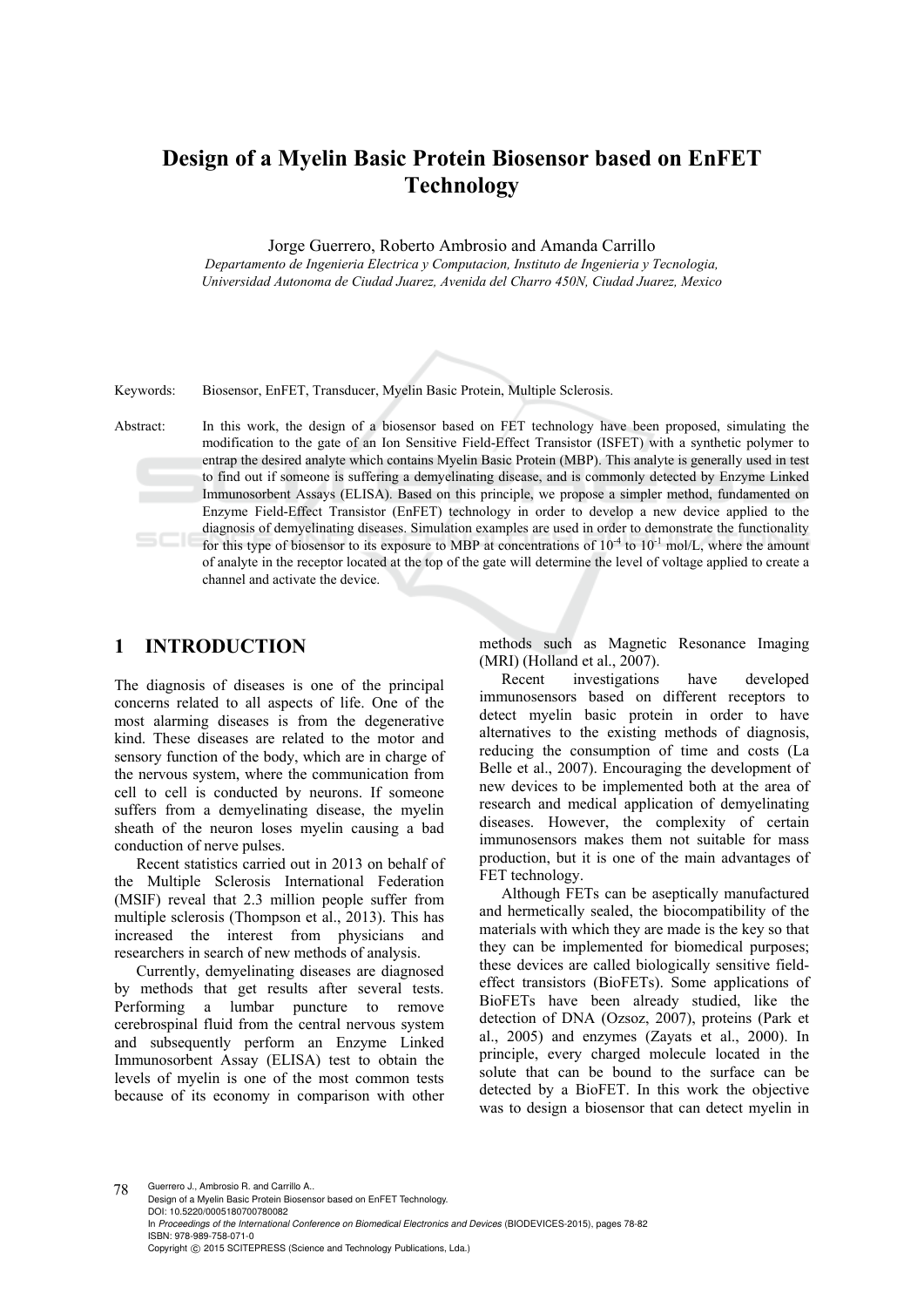order to help the research of demyelinating diseases, based on BioFET technology.

### **2 METHOD**

A BioFET can be constructed from an ISFET, modifying the gate by a coupling of different biological recognition elements and processing the output signal. Basically, an EnFET is composed of an analyte, a receptor, a transducer and a signal acquisition system (Figure 1).



Figure 1: Schematic diagram of the EnFET operating principle.

The selected analyte was MBP (Myelin Basic Protein) which properties and interactions have been already studied (Boggs 2006). This analyte can be immobilized by polymer entrapment or covalent attachment. Based on the chemical structure of MBP (Figure 2), the chosen method for the analyte immobilization was polymer entrapment; making a hybrid gel conformed by polyvinyl alcohol (PVA), Tetraethyl orthosilicate (TEOS) and glutaraldehyde (GA) the receptor. Where the implementation of GA as a selective immobilizer to MBP has been used in related works (Burak et al., 2013).



Figure 2: Schematic diagram of the EnFET operating principle.

The most important point for the device is the transferring of data from the part of biologic

recognition to the transduction of the signal. To achieve this task, an ISFET is used as a transducer. Basically, ISFETs are implemented to measure the concentration of ions in an electrolytic solution, and are used in biosensor development due to their favourable characteristics such as sensitivity, miniaturization, fast response and low cost (Bergveld, 2003a). An ISFET threshold voltage can be calculated by the following equation (Bergveld, 2003b):

$$
V_T = E_{ref} - \psi_0 + X^{sol} - \frac{\Phi_{Si}}{q} - \frac{Q_{SS} + Q_{ox} + Q_B}{C_{ox}}
$$
  
+ 2\Phi\_F (1)

Where  $E_{ref}$  represents the reference electrode potential,  $\psi_0$  the electrochemical potential at the dielectric-electrolyte interface,  $X^{sol}$  the surface potential of the solution,  $\Phi_{Si}$  the work function of the semiconductor,  $Q_{SS}$  the density of accumulated charge in the oxide-semiconductor interface,  $Q_{ox}$  the density of accumulated charge in the oxide,  $Q_B$  the density of accumulated charge in the region of the interface close to the semiconductor,  $C_{\alpha x}$  the capacitance of the oxide layer and  $2\phi_F$  the difference between half of the band gap and the Fermi level.

From the expression given in (1) all potentials are constant, except the electrochemical potential  $(\psi_0)$  that depends on the ionic concentration of the solution, which can be calculated as follows:

$$
V_T = V_{T0} - \psi_0 \tag{2}
$$

Substituting (2) on (1) the expression can be reduced to

$$
V_{T0} = E_{ref} + X^{sol} - \frac{\Phi_{Si}}{q} - \frac{Q_{SS} + Q_{ox} + Q_B}{C_{ox}}
$$
  
+ 2\Phi\_F (3)

Since the threshold voltage is a function of  $\psi_0$ , the drain current will be influenced by the changes in the electrochemical potential  $\psi_0$ . Where the drain to source current of an ISFET in the linear region is given by the following expression (Lee et al., 2009):

$$
I_{DS} = \mu_n C_{ox} \frac{W}{L} [(V_{GS} - V_{T0}) V_{DS} - \frac{V_{DS}^2}{2}] \tag{4}
$$

Where  $\mu_n$  represents the charge-carrier effective mobility in the channel,  $C_{ox}$  the capacitance of the oxide layer,  $W$  the channel width,  $L$  the channel length,  $V_{GS}$  the gate to source voltage,  $V_{T0}$  the threshold voltage for zero substrate bias and  $V_{DS}$  the drain to source voltage.

Once  $V_{T0}$  and  $I_D$  are theoretically calculated, all the parameters applied to the simulation of the ISFET can be defined.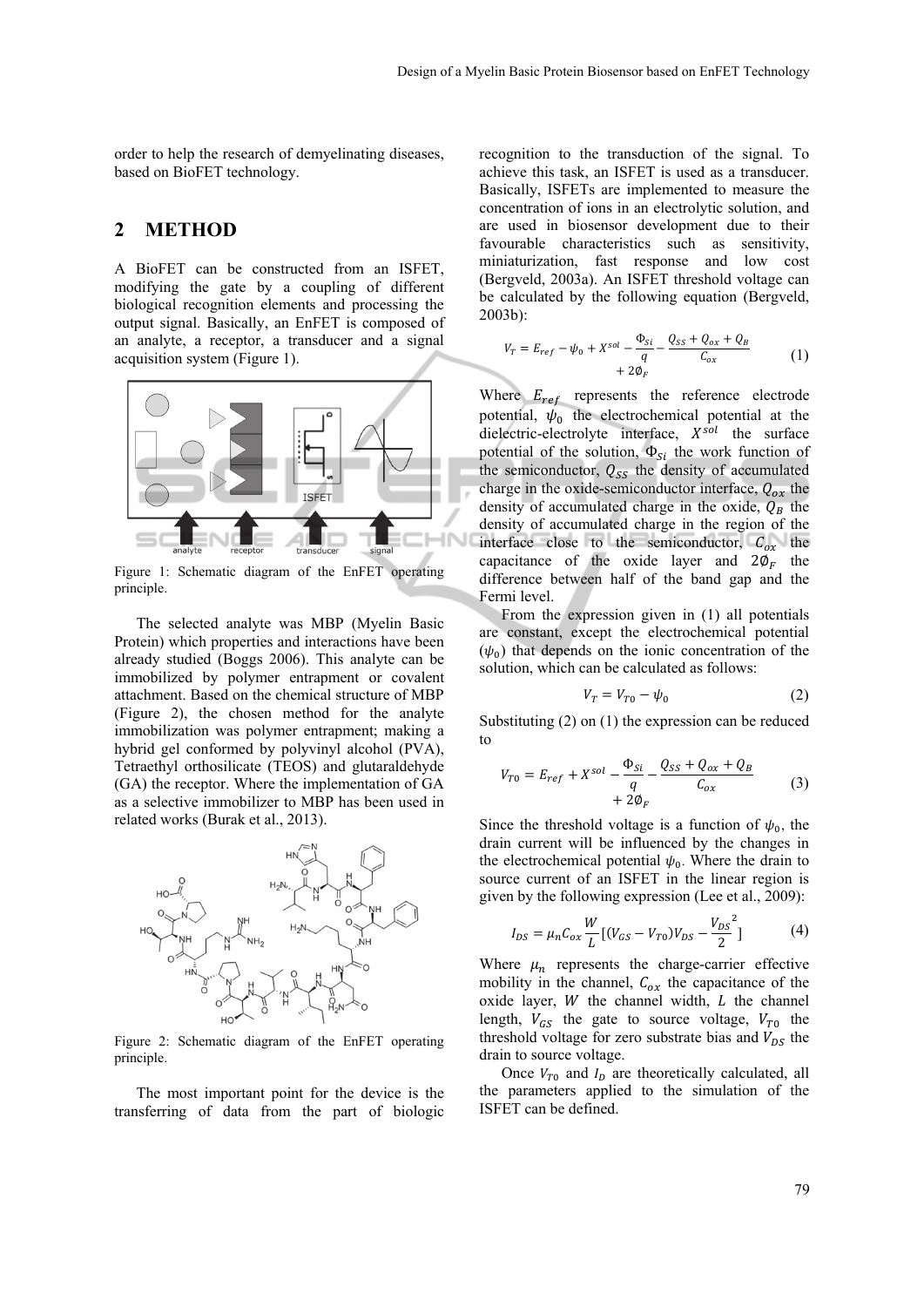#### **3 SIMULATION**

The transducer device was simulated using SILVACO a Technology Computer Aided Design (TCAD) tool, its software models semiconductor fabrication and device operation. In this work the ATHENA and ATLAS modules were used. The proposal device was designed to have a dense mesh in the regions of drain, source and channel, selecting a substrate material of Silicon (Si) and a dielectric compound layer of  $SiO<sub>2</sub>/Si<sub>3</sub>N<sub>4</sub>$  deposited over the channel region. This layer is commonly used in ISFET sensors as a sensitive membrane to  $H^+$  and OH<sup>-</sup> ions and it is implemented to approach the sensibility of the device to a Nernstian value of 59 mV/pH (Kühnhold and Ryssel, 2000). Finally the source, drain and gate regions were defined with its electrodes to be used as contacts, the final structure is shown in Figure 3.



Figure 3: Resulting structure made on the ATHENA module and used as an input for ATLAS.

As a part of the design, an analytical model was developed based in the mechanism of diffusion in the interface between the hybrid gel  $(PVA/TEOS/GA)$  and  $Si<sub>3</sub>N<sub>4</sub>$  layers located over the gate of the ISFET based on the Fick law of diffusion.

$$
J(x) = -D * \frac{\partial c(x, t)}{\partial x} \tag{5}
$$

Where D is the diffusion coefficient of the studied biochemical species in  $cm^2/s$  and  $c(x, t)$  is the concentration level of that species represented as follows:

$$
\frac{\partial c(x,t)}{\partial t} = D \frac{\partial^2 c(x,t)}{\partial x^2}
$$
 (6)

The diffusion coefficients (D) in the solution of different biochemical species are calculated from the relation of Einstein-Stokes.

$$
D = \frac{1}{6\pi\eta} \left( \frac{4\pi\rho N_A}{\sqrt[3]{3M}} kT \right) \tag{7}
$$

A MATLAB program was developed to solve the Fick law of diffusion, and also to simulate the generation of biochemical species in the electrolytedielectric interface based on the Michaelis-Menten kinetics.

# **4 RESULTS**

Figure 4 and 5 represents the simulation results of the MATLAB program for three different enzyme concentrations of the layer in moles/ $dm<sup>3</sup>$ . Figure 4 shows an increase in the output voltage depending on the analyte concentration in the surface of the device in M. As can be seen, the concentration of the sample containing MBP located in the surface between the values of  $10^{-4}$  to  $10^{-1}$  M have a voltage response from 0 to 1 V, which shows an increase from  $10^{-3}$  to  $10^{-2}$  M and reaching a constant value at  $10^{-1}$  M.



Figure 4: Output curves representing the changes in threshold voltage of the EnFET for different concentrations of MBP depending of concentration of enzyme.

Figure 5 represents the increase of reaction velocity, depending on the solution concentration based on the Michaelis Menten enzyme kinetics, where the solution concentration is gradually increased from 0 to 0.5 mol/L and the reaction velocity increases until it reaches a maximum where it keeps a steady value.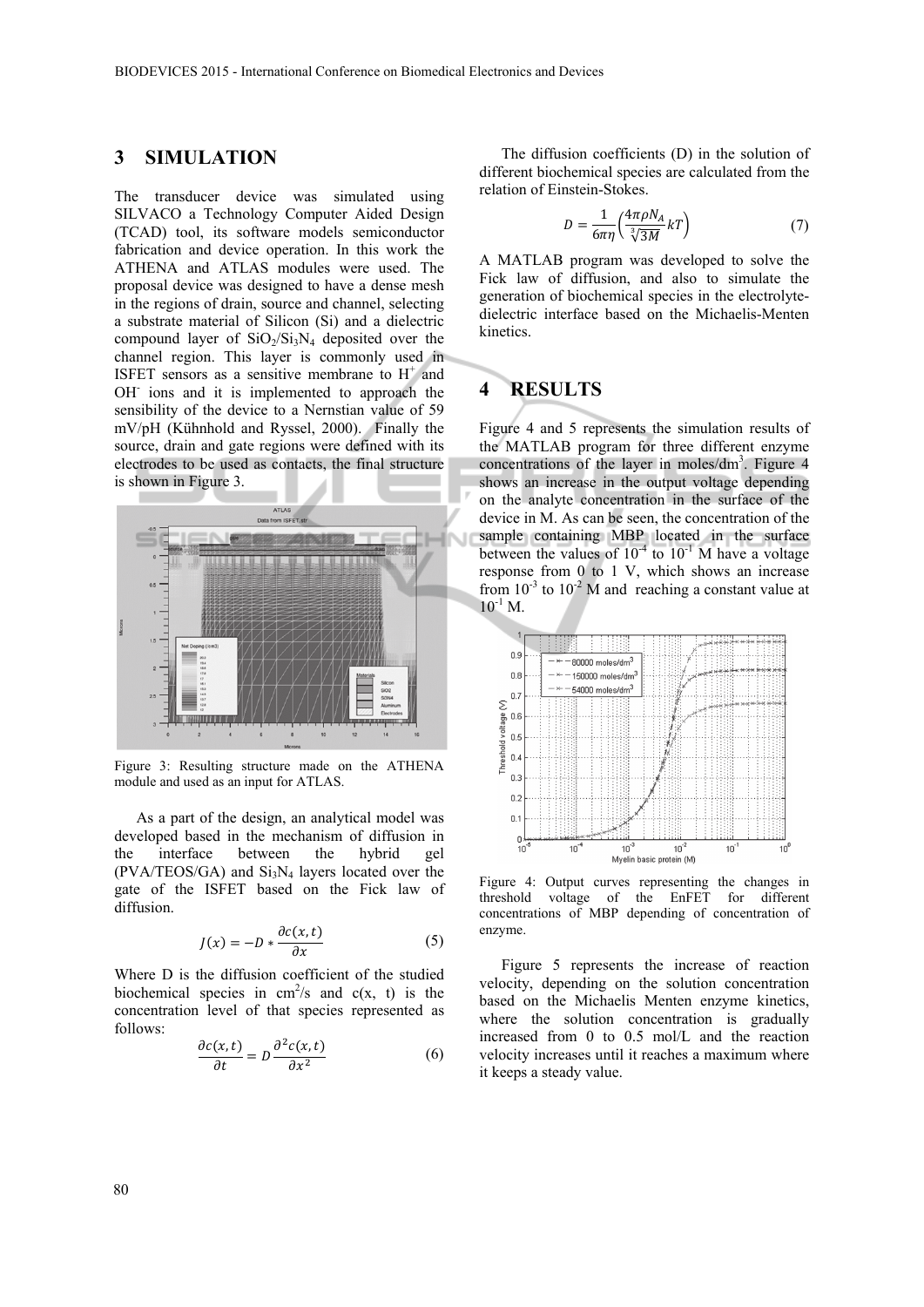

Figure 5: Output curves representing the velocity of reaction rate in the EnFET for different values of solution concentration depending of concentration of enzyme.

Based on the results obtained at the MATLAB simulation and the structure made in SILVACO, a voltage level was applied as gate bias in the module of ATLAS in order to check if the threshold voltage of the device is in range of the output voltage generated as EnFET response (Figure 6).



Figure 6: Characteristic curve obtained from ATLAS.

Figure 6 shows that the device turns on at a gate voltage between 0.5 and 0.7 V, matching the threshold voltage level generated in Figure 4, which corroborates that the EnFET biosensor switches on at those levels.

#### **5 CONCLUSIONS**

The main objective of this work was to design a biosensor based on the operation of an EnFET in order to detect MBP, using the output electrical characteristics due to the changes in concentration of the analyte. The threshold voltage was calculated

and related to the electrical characteristics and the fabrication process of the transducer. Based on simulations, the device haves a voltage range from 0 to 1 Volt, having a concentration level between the values of  $10^{-4}$  to  $10^{-1}$  M of MBP, which is compatible with the FET technology for this application.

In comparison to other EnFET designs, the structure is also based on silicon technology, modifying the gate material by other ion sensitive membranes depending on the implementation. They also express results as the ones described in Figures 4 and 5. But the comparison of threshold voltage or output voltage of EnFET sensors to the design is always based on experimental basis. In this work, the use of a TCAD tool was used to simulate the response of the transducer, to ensure it activates in the range of the voltage generated from the diffusion of MBP in the (PVA/TEOS/GA) membrane and the concentration of substrate generated.

Although the presented work is only based in theoretical grounds, it provides a scheme of how to elaborate a biosensor based on techniques applied to microelectronics, also taking its advantages. For future investigations the characterization of the materials and the development of the EnFET based on flexible electronics can be applied. Also the results obtained should be verified by practical experiments in the future, in order to be applied on in vitro tests.

#### **REFERENCES**

- Thompson J., Uitdehaag B., Taylor B., Holloway E., Tremlett H., Pandit L., Bettaglia M., 2013. *ATLAS of MS 2013*, Summers Editorial & Design, London,  $6^{\text{th}}$ edition.
- *Holland, N., Murray T., Reingold, S., 2007. Multiple Sclerosis: A Guide for the Newly Diagnosed. Demos Medical Publishing*, New York, 3rd edition.
- La Belle, J., Bhavsar, K., Fairchild, A., Das, A., Sweeney, J., Alford, T. L., Wang J., Bhavanandan, V., Joshi, L., 2007. A cytokine immunosensor for multiple sclerosis detection based upon a label-free electrochemical impedance spectroscopy, *Biosensors and Bioelectronics,* 23, 428–431.
- Ozsoz M., 2007. Electrochemical DNA Biosensors. *Pan Stanford Publishing*, Singapore, 1<sup>st</sup> edition.
- Park, K., Kim, M., Choi, S., 2005. Fabrication and characteristics of MOSFET protein chip for detection of ribosomal protein*, Biosens, Bioelectron*, 20, 2111- 2115.
- Zayats, M., Kharitonov, A., Katz, E., Bückmann, A., Willner, I., 2000. An integrated NAD+- dependent enzyme-functionalized field-effect transistor (ENFET)